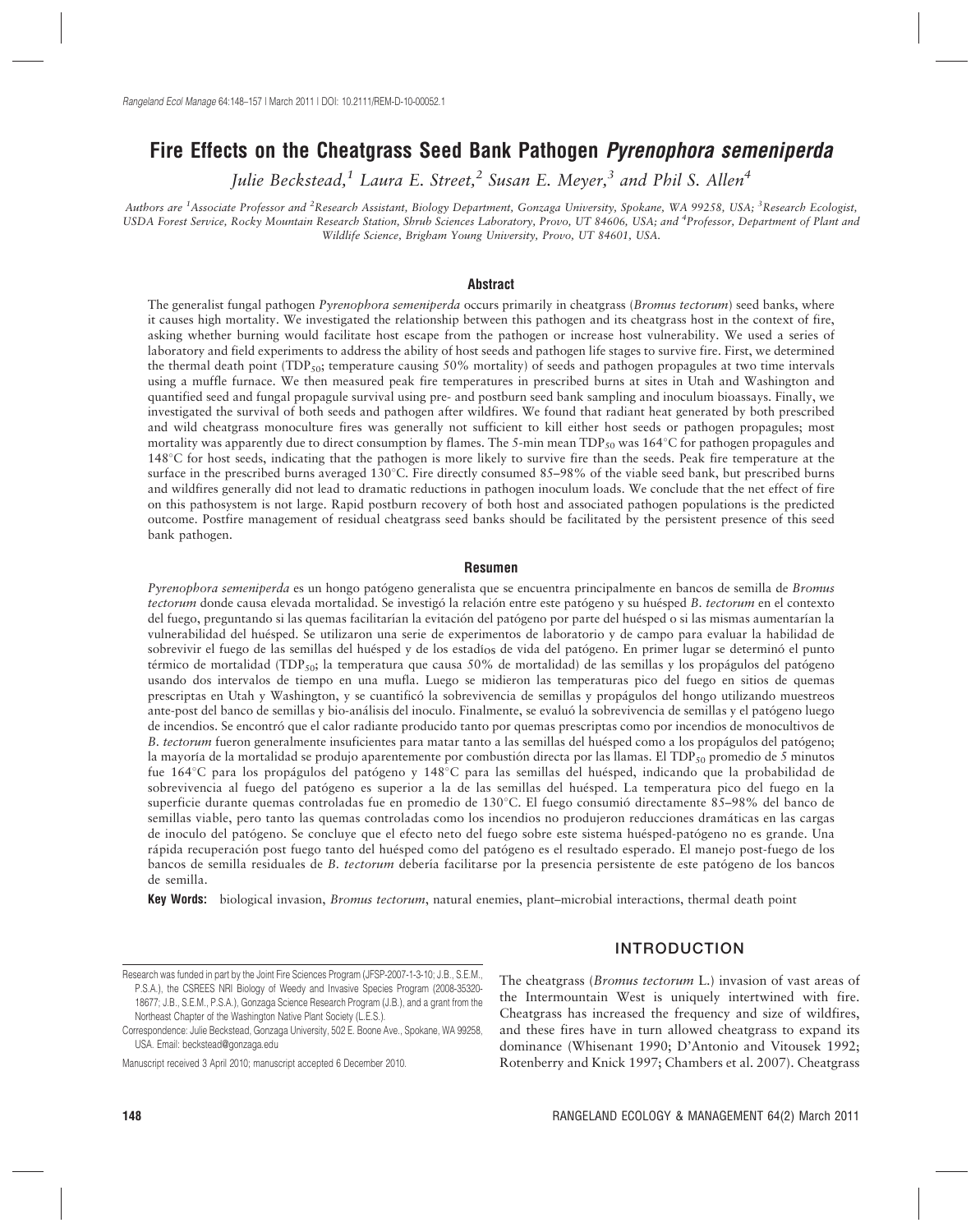typically completes its life cycle as a winter annual. It produces highly flammable standing dead biomass in early summer following seed production, greatly increasing the likelihood of subsequent fire (Blank et al. 2006). Following burning, these wildlands often persist as cheatgrass-dominated areas, threatening the existence of many native plants and animals (Baker 2006; Humple and Holmes 2006; Keeley 2006; Larrucea and Brussard 2008). Even prescribed shrubland burns that aim to increase forage for livestock often result in an expansion in annual grass invasion, especially on more arid sites in the shrub steppe (Keeley 2006).

A key component of the cheatgrass–fire cycle is the fact that a fraction of the cheatgrass seed bank can survive fire (Young et al. 1976; Humphrey and Schupp 2001), thus allowing for its recovery following fire and its eventual domination of burned sites. Several factors can influence the number of cheatgrass seeds surviving a fire. Seed mortality is greatest with fires that burn while seeds are still attached to the plant, especially just before seed shatter in the summer (Brooks 2002). Higher seed mortality has also been reported for fires that burn at higher temperatures (Brooks 2002), either because of an exceptionally high density of standing dead biomass (Humphrey and Schupp 2001) or because of the presence of woody plants (Brooks 2002). Although most factors influencing the number of cheatgrass seeds surviving fires are abiotic (as listed above), biotic factors may also affect cheatgrass ability to recover following fire.

Cheatgrass-associated fire can potentially have profound effects on the soil microbial community. This may be important for understanding the cheatgrass–fire cycle because changes in plant–microbe interactions, both positive and negative, may influence native species recovery following fire. If burning reduces plant-suppressive microbes or pathogens that provide biotic resistance to cheatgrass or reduces beneficial mycorrhizae that facilitate native species establishment, then the postfire period can provide a window that favors cheatgrass expansion over native species establishment. The positive plant–microbe interactions in cheatgrass-invaded shrub steppe, specifically those involving mycorrhizae, have been examined by Rowe et al. (2007). The effects of fire on negative plant–microbe interactions in the shrub steppe remain largely unexplored. However, Kinter et al. (2007) found that rush skeletonweed (Chondrilla juncea) seeds had higher emergence in field-burned cheatgrass-invaded soils than in unburned soils, suggesting that perhaps soil organisms with a negative impact on rush skeletonweed may themselves be negatively impacted by fire. The soil microbes in the Kinter et al. (2007) study were not identified.

An important soil microbial organism of cheatgrass-invaded sites is the ascomycete seed bank pathogen Pyrenophora semeniperda (Brittlebank and Adam) Shoemaker (anamorph Drechslera campanulata [Lév.] B. Sutton). Seed infection is usually initiated by asexually produced spores (conidia) that germinate on the surface, penetrate the coverings, and then ramify as mycelium inside the seed (Beckstead et al. 2007). As the seed is consumed, the fungus initiates sporulation by producing elongate black stromata (i.e., sporocarps) that protrude through the seed coverings. These stromata then produce another generation of conidial spores that are released into the seed bank. Pyrenophora semeniperda frequently kills

64(2) March 2011 **149** 

large numbers of cheatgrass seeds in field seed banks. Meyer et al. (2007) obtained densities of field-killed cheatgrass seeds with distinctive P. semeniperda stromata as high as 20 000 seeds $\cdot$  m<sup>-2</sup> at cold desert sites in Utah and Idaho. Pyrenophora semeniperda usually has greater impacts on cheatgrass seed banks at drier sites, where the secondarily dormant seeds in the spring seed bank that are its primary host are likely to be present in higher densities (Beckstead et al. 2007). Soil seed banks dominated by cheatgrass maintain much higher inoculum levels of this generalist seed pathogen than native grass seed banks (Beckstead et al. 2010).

The primary question addressed in our study is how fire impacts survival of P. semeniperda and seeds of its cheatgrass host. If fire completely destroys the pathogen, then cheatgrass seeds surviving the fire would be able to establish free of this natural enemy. Conversely, if the pathogen has high postburn survival, then cheatgrass recovery from the seed bank could be negatively impacted. We investigated this question and these hypotheses in a series of laboratory and field studies. First, we quantified the thermal death point (temperature at which 50% of the individuals experience death) for three life stages of P. semeniperda (i.e., conidia, mycelium, and stromata) and for cheatgrass seeds. Second, we measured the temperature of prescribed cheatgrass fires in the field and compared field temperatures with the thermal death points. Third, we determined the ability of P. semeniperda propagules and cheatgrass seeds to survive both prescribed fires and natural wildfires.

## METHODS

## Thermal Death Point Determination

To determine the thermal death point  $(TDP<sub>50</sub>; temperature)$ causing 50% mortality) for cheatgrass seeds and for three life stages of the pathogen, we subjected them to a range of temperatures in a muffle furnace (20 $^{\circ}$ C [control], 65 $^{\circ}$ C, 100 $^{\circ}$ C, 125 $\degree$ C, 150 $\degree$ C, 200 $\degree$ C, and 300 $\degree$ C) for 5 or 15 min (to simulate fast- vs. slow-burning fires), and performed subsequent survivability assessment. First, to obtain the three life stages of the pathogen, we used conidial inoculum obtained from a P. semeniperda isolate from Tenmile Creek, Box Elder County, Utah (for inoculum production methods, see Beckstead et al. 2010). We inoculated groups of 15 healthy, viable cheatgrass seeds with 0.001 g of dry conidial inoculum by placing seeds and inoculum together in glass vials (4 mL) and shaking vigorously for 1 min using a handheld shaker. For the conidial stage, inoculated seeds were placed immediately into the heat treatment. To produce the mycelial and stromatal life stages, inoculated seeds were incubated for 4 and 14 d, respectively, in individual Petri dishes  $(100 \times 15 \text{ mm})$  on moist germination blotters (Anchor Paper, St. Paul, MN) in a dark  $20^{\circ}$ C incubator. The seeds with mycelium or stromata were then allowed to air-dry prior to heat treatment. Fifteen replicate seeds in individual Petri dishes for each fungal stage treatment (uninoculated, with conidia, with mycelium, and with stromata) were subjected to each heat treatment.

To assess pathogen survival following the heat treatment, an uninfected host seed from the same seed collection was placed on each side of the inoculated, heat-treated seed as a ''bait'' for the pathogen. The dishes were incubated at  $20^{\circ}$ C in the dark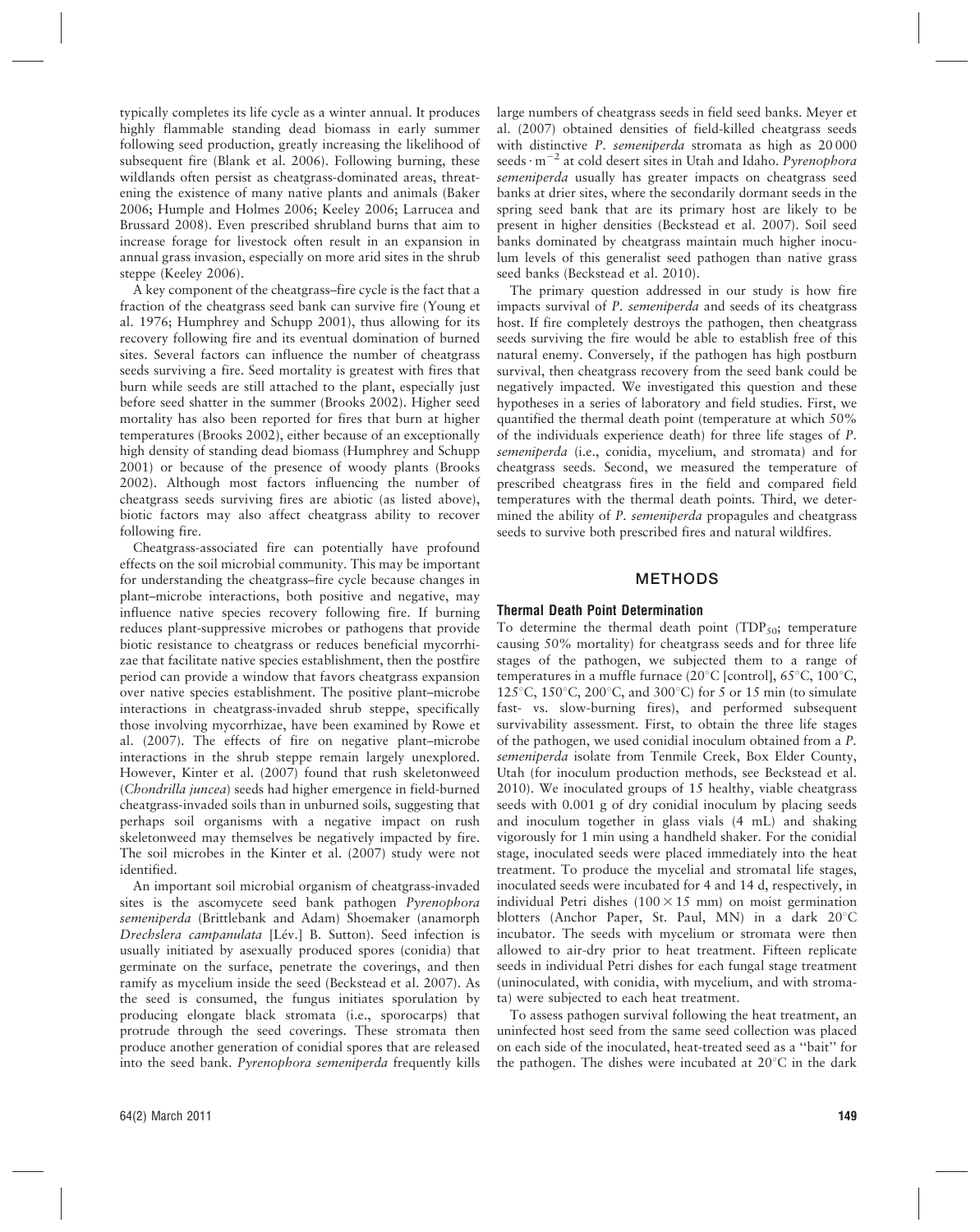for 4 wk and scored for development of stromata on at least one bait seed, indicating survival of the pathogen to infection. For the seed survival assessment, uninoculated, nondormant heat-treated seeds were incubated as described above and scored for germination.

The effect of temperature treatment on survival of pathogen life stages and cheatgrass seeds was analyzed using logistic regression (LOGIT; JMP, Version 8.0.1, SAS Institute Inc., Cary, NC). Model optimal predictability was determined by Receiver Operating Characteristic curve area and was satisfactory for each analysis (DeLong et al. 1988). Inverse prediction set at 50% was used to calculate  $TDP_{50}$ . This experiment included 15 replicated seeds for each of the pathogen life stages and cheatgrass seeds subjected to each of seven heat treatments at two time intervals for a total of 840 experimental units.

## Prescribed Burn Studies

We utilized sites at Whiterocks in Skull Valley, Utah (lat  $40^{\circ}32^{\prime}$ N, long  $112^{\circ}77^{\prime}$ W, 1450-m elevation), and at Haven Flats on the Hanford Reach National Monument in Washington (lat  $46^{\circ}39^{\prime}$ N, long  $119^{\circ}40^{\prime}$ W, 96-m elevation) for prescribed burn studies. These studies combined evaluation of peak fire temperatures using pyrometers, a bioassay technique for assessment of inoculum loads of P. semeniperda, and direct examination of preburn and postburn seed banks (Beckstead et al. 2010). The design included 20 burned plots  $(0.10 \text{ m}^2)$  at each site. Each plot was sampled before and after burning for the inoculum load and seed bank studies; peak fire temperatures were measured on each plot during the burn.

The prescribed burns were applied differently at the two sites, but both took place in near-monocultures of cheatgrass  $($  > 85% cover). At the Haven Flat site, the plots were burned as part of a prescribed fire (743  $m<sup>2</sup>$ ) carried out in conjunction with associated field inoculation studies (P. Allen, unpublished data). The fire crew used a backing-fire technique to burn into the wind, resulting in a low rate of spread (eight chains per hour). Preburn sampling took place on 19 April 2008, the burn took place on 8 June 2008, and postburn sampling took place on 12 June 2008. The 20  $0.10\text{-m}^2$  sampling plots were randomly chosen along five randomly chosen transects; plots sampled were a minimum of 2 m apart.

At Whiterocks, we were unable to carry out our large-scale prescribed burn in a timely manner. Instead, individual plots were burned using a burn-barrel technique (Korfmacher et al. 2003), which is appropriate for field studies where precise knowledge of timing and magnitude of temperature changes are not needed. We utilized a steel burn-barrel 1 m in diameter, which enclosed the sampling plot  $(0.10 \text{ m}^2)$  with at least a 20cm buffer from the edge of the barrel and which included slots around the bottom to permit air intake during the burn. Conditions during the burn were hot, windy, and dry, resulting in very rapid fuel consumption after ignition within each barrel placement, with a flame duration of  $<$  30 s. The preburn samples were taken on 20 May 2008, the burn took place on 8 July 2008, and the postburn samples were taken on 8 July 2008. The 1-m burn-barrel plots were laid out at 1.5 m between-plot intervals along two transects spaced 2 m apart.

Peak Fire Temperature Measurement. At the center of each of 20 sampling plots  $(0.10 \text{ m}^2)$  at a given site, we installed

pyrometers at four vertical positions to measure relative peak fire temperature: 5 cm above the soil surface, at the soil surface, and at 1 cm and at 3 cm below the soil surface. Pyrometers were constructed using industrial temperature-indicating lacquer paints (Tempilaq, Tempil, Inc., South Plainfield, NJ) applied to thin copper oval tags (90 mm  $\times$  19 mm  $\times$  0.125 mm; National Band and Tag Co., Newport, KY) using methods similar to those of Wally et al. (2006). The tags were painted with eight Tempilaq paints melting at  $52^{\circ}$ C,  $56^{\circ}$ C,  $79^{\circ}$ C,  $93^{\circ}$ C, 121°C, 177°C, 232°C, and 288°C, painted in 10-mm streaks with 5 mm between streaks. The temperatures selected encompass the expected range of cheatgrass-associated fires and mirror those measured by Brooks (2002). After drying, the painted surface was covered with another copper tag and secured with wire through the tag eyelet and a staple. Pyrometers were exhumed on the same date that inoculum bioassay samples were taken and evaluated visually to estimate peak burn temperature.

We analyzed the peak fire temperature experiment as a mixed-model analysis of variance (ANOVA) with block nested within site as the random effect (Proc Mixed; SAS Version 8.1, SAS Institute Inc., Cary, NC). Site and pyrometer position were considered fixed effects. The response variable (peak fire temperature) was transformed to improve homogeneity of variance. This experiment included 20 replicated plots at each of four pyrometer positions at each of two field sites for a total of 160 experimental units.

Pathogen Inoculum Bioassay. The two inoculum bioassay sample points (i.e., pre- and postburn) in each plot were consistently located relative to pyrometer placement. We took samples by pounding a steel ring (10 cm in diameter and 2.5 cm deep) into the soil until it was flush with the surface. A mason's trowel was then used to lift the ring with its surface litter and underlying soil layer intact (i.e., an intact sample of the seed zone). Twenty ring samples, one from each sampling point, were then placed in Petri dishes  $(15 \times 100 \text{ mm})$ , bound with rubber bands, and transported to the laboratory. This procedure was carried out both before and after burning for a total of 40 ring samples from each site.

Inoculum bioassays were conducted by planting dormant cheatgrass seeds into the seed-zone rings and monitoring P. semeniperda–caused disease. Within 3 wk of field collection, each seed-zone ring was planted with 25 surface-sterilized and safranin-dyed dormant cheatgrass seeds (dyed to distinguish them from in situ seeds; for methods, see Beckstead et al. 2010). Bioassay rings were incubated for 4 wk at  $20^{\circ}$ C without lights; rings were randomized weekly and watered as needed. Coleoptiles of any emerged seedlings were kept clipped to 2– 5 cm. On day 28, all safranin-dyed seeds were exhumed and examined for germination and for presence of disease (P. semeniperda stromata). Seeds were classified as germinated without stromata, germinated with stromata, ungerminated without stromata, and ungerminated with stromata. All seeds that developed stromata, whether they germinated or not, were presumed to have been infected by the pathogen (Beckstead et al. 2007). All ungerminated seeds lacking fungal stromata were checked for viability using a cut test (Ooi et al. 2004). There was little or no loss of viability due to causes other than P. semeniperda.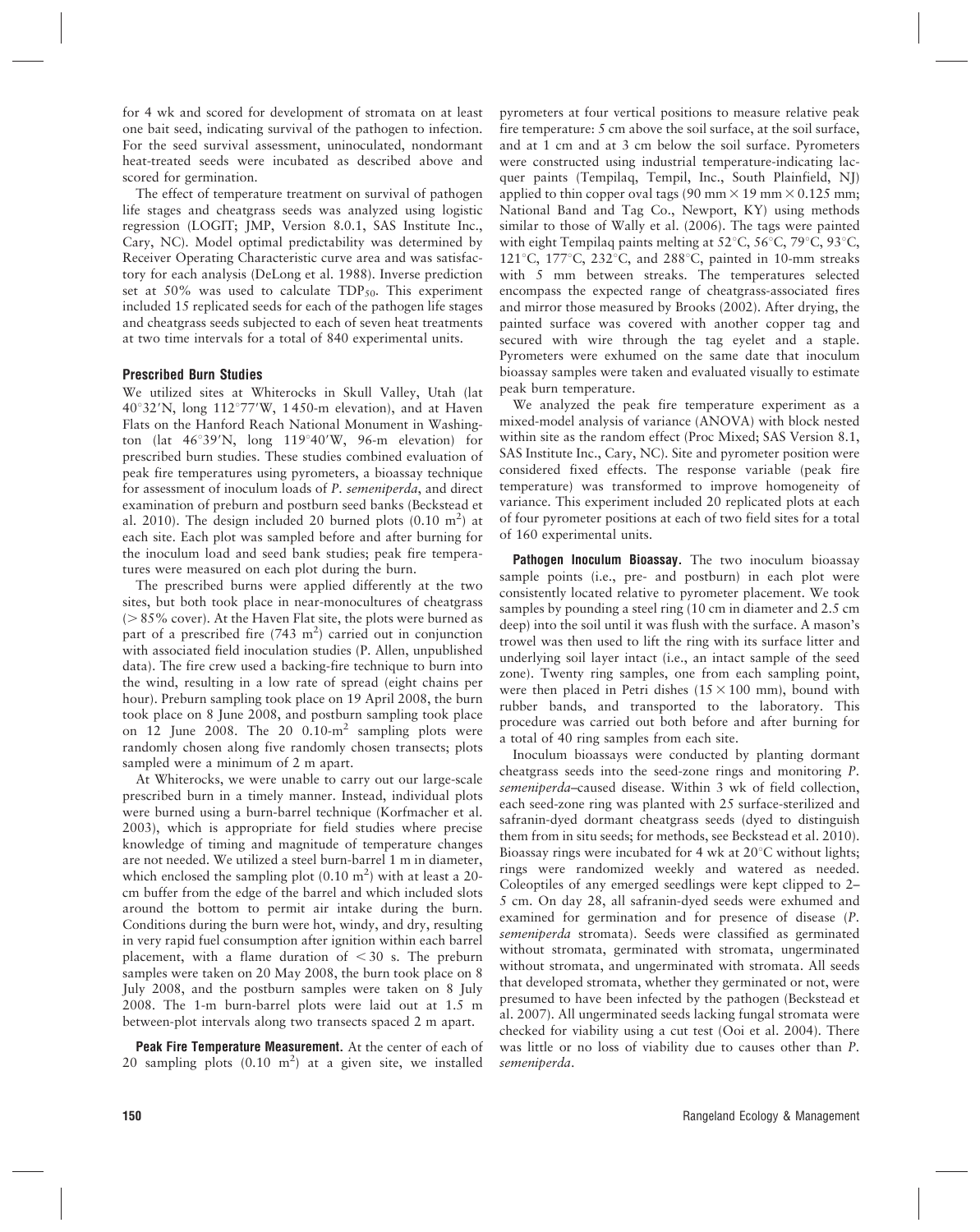We analyzed the inoculum bioassay experiment as a mixedmodel ANOVA with block nested within site as the random effect in SAS Proc Mixed as described earlier. Site and burn treatment were fixed effects. The response variable (proportion of seeds infected) was transformed to improve homogeneity of variance. This experiment contained 20 replicated fieldcollected seed-zone sample (each planted with 25 seeds) for each of the burn treatments (pre- and postburn) at each of two study sites for a total of 80 experimental units.

Seed Bank Quantification. We also monitored the effects of the prescribed burn treatments described earlier on cheatgrass seed banks. Pre- and postburn seed bank samples were collected from the same plots on the same dates as the bioassay ring samples. Seed bank samples were collected using a steel can 6 cm in diameter and 4 cm deep that was inverted and pressed into the soil until flush with the soil surface and then lifted out with a mason trowel, and its contents emptied into a labeled paper sack. Samples were air-dried, screened, and hand processed to remove all apparently viable and field-killed cheatgrass seeds (for methods, see Beckstead et al. 2010). Apparently viable seeds were incubated for 4 wk at  $20^{\circ}$ C and scored as germinated, viable but dormant, killed in incubation by the pathogen, or nonviable/unfilled. From this incubation test, we determined the following response variables: viable seed density (i.e., living, free of disease, and the sum of germinated and dormant seeds), field-killed seed density (i.e., recently killed by P. semeniperda in the field and exhibiting stromata), and incubation-killed seeds (i.e., seeds obtained from field that were preinfected with P. semeniperda and that developed disease signs in incubation).

For Whiterocks, we included a third sample data set in the seed bank analysis. These samples were taken from a closely adjacent area (within 50 m of the burn study) as part of a different study. Samples were taken from 20 blocks in an unburned area on 27 August 2008 and processed and evaluated as described above. The reason for including this third data set was to obtain an estimate of seed survival after burning. Because initial sampling on the burn plots took place before seed dispersal but both burning and postburn sampling were delayed until after seed dispersal, sampling from an adjacent unburned area was necessary to obtain an estimate of seed rain prior to the burn. Field-killed seed densities were expected to be the same for preburn and unburned plots, as these are not likely to change during summer; the only variable expected to change between preburn (and pre–seed-dispersal) plots and unburned plots was viable seed density.

We had a similar problem estimating seed survival after burning at Haven Flats, but we did not have a seed bank data set from an unburned area for comparison purposes. Instead, we used a data set for cheatgrass density on burned versus unburned plots obtained as part of an adjacent field inoculation study (P. Allen, unpublished data) to indirectly estimate seed survival after burning. The difference in plant density on burned and unburned plots was assumed to be directly related to the variable of interest, namely, the difference in seed density with and without burning. These data were obtained the spring following the same prescribed burn described above for Haven Flats. Fifteen  $0.10 \text{ m}^2$  uninoculated control plots from adjacent unburned and burned areas at the Haven Flats site were

randomly chosen. Each of these plots had received approximately 250 supplemental seeds the previous fall (i.e., postburn). Although these seed additions complicate the purpose of the present study, we were still able to detect the relative effect of prescribed burning on seed survival, as indicated by postburn plant density. Both burned and unburned plots received the same seed additions, and these additions were not sufficient to swamp out the effect of burn treatment on the seed bank. To estimate seed survival, density of individual plants was obtained by hand counting in the field, when cheatgrass was at the early seed production stage. We also counted individual tillers, and biomass per plot was measured by collecting aboveground plant shoots, drying them at  $60^{\circ}$ C for 72 h, and weighing. From these measures, we calculated plant density, tillers per plant, biomass per plant, and biomass per plot for each of the 30 plots.

The analyses for the effect of prescribed burning on the seed bank were different for Whiterocks and Haven Flats. We chose to exclude the seed bank data from Haven Flats because of problems with sampling dates described above. The Whiterocks seed bank data were analyzed using ANOVA in SAS for a completely randomized design with burn treatment (preburn, postburn, and unburned) as the fixed effect. The experiment could not be considered blocked because the unburned treatment was not included in the original block design. Response variables were viable seed density, field-killed seed density, and density of incubation-killed seeds as described earlier; these were log transformed prior to analysis. We included 20 replications in each of the three burn treatments for a total of 60 experimental units.

For the Haven Flats site, the effect of the prescribed burn treatment on plant density, tillers per plant, biomass per plant, and biomass per plot were analyzed using a completely randomized ANOVA design in SAS as described above. The response variables were log transformed to improve homogeneity of variance prior to analysis. We included 15 replicates for each of the two burn treatments for a total of 30 experimental units.

#### Wildfire Seed Bank Studies

We took advantage of natural August 2007 burns in cheatgrass monocultures on West Mountain in northern Utah (lat  $40^{\circ}14'$ N, long  $111^{\circ}81'$ W, 1390-m elevation) and at Rattlesnake Mountain on the Hanford Reach National Monument in Washington (lat  $46^{\circ}23'N$ , long  $83^{\circ}30'W$ , 732-m elevation) to evaluate the effect of wildfire on both cheatgrass seed banks and P. semeniperda abundance. Sampling took place within 1 mo of each burn and prior to any cheatgrass autumn germination. On the West Mountain burn, we selected a site where an elongate island of unburned cheatgrass remained in the center of a burned area. This island apparently remained unburned because of wind shifts during the fire and not because of any obvious topographical or soil difference. At 5-m intervals along the boundary of the unburned area, we sampled at a distance of 2 m from the edge of the burn on both the burned and the unburned sides. Ten seed bank samples each from burned and unburned areas were obtained. Seed bank samples were taken as described earlier. A similar protocol was followed at the Rattlesnake Mountain site,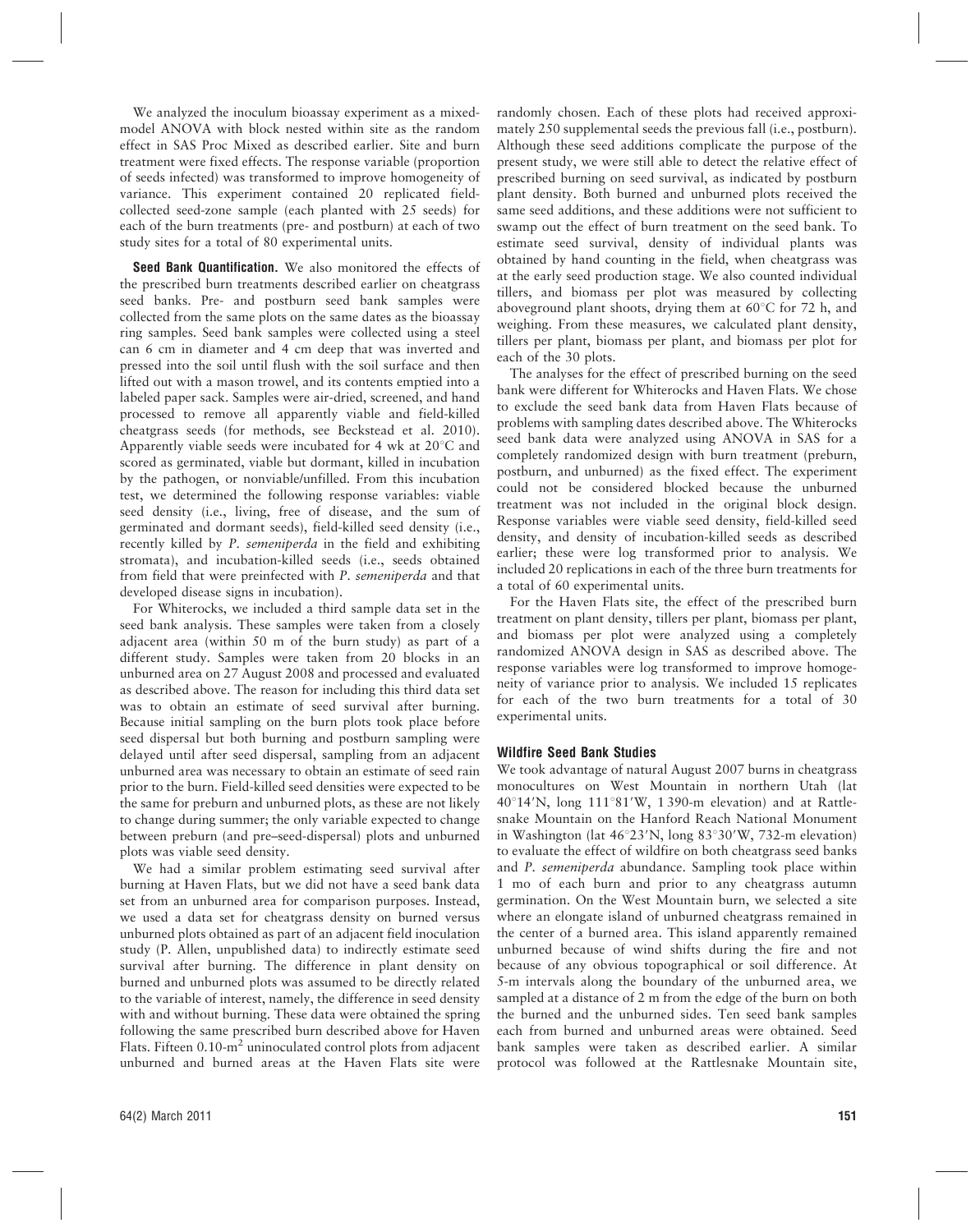except the burned and unburned areas were located on opposite sides of a dirt road, 20 samples each from burned and unburned areas were obtained, and a small hand shovel was used instead of a can (although area sampled was roughly the same). Soil seed bank samples were processed and evaluated as described above.

Data sets from the two sites were combined for ANOVA for a randomized design. We used SAS Proc GLM because of unequal replication between sites. Fixed main effects specified in the ANOVA were site (West Mountain vs. Rattlesnake Mountain) and burn treatment (burned vs. unburned). The response variables were density of viable seeds, density of fieldkilled seeds, and density of incubation-killed seeds; these were log transformed for analysis to increase homogeneity of variance. This experiment included either 10 (West Mountain) or 20 (Rattlesnake Mountain) replicated field-collected seed bank samples for each of the burn treatments for a total of 60 experimental units.

### RESULTS

#### Thermal Death Point Determination

The ability of the seed pathogen P. semeniperda to survive high temperature and subsequently infect adjacent host seeds decreased with increasing temperature and varied among life stages after the 5-min heat treatment (Fig. 1a; temperature main effect:  $\chi^2 = 225.27$ , df = 1, P < 0.0001; life stage main effect:  $\chi^2$  = 6.71, df = 2, P = 0.03). The conidial stage experienced 50% mortality at a lower temperature than the mycelial and stromatal stages (conidial stage  $TDP_{50} = 141.36^{\circ}C$ , mycelial stage TDP<sub>50</sub> = 174.57°C, stromatal stage TDP<sub>50</sub> = 178.34°C).

After the 15-min heat treatment, pathogen survival was again significantly affected by temperature, but the difference between life stages was only marginally significant (Fig. 1b; temperature main effect:  $\chi^2 = 227.87$ ; df = 1; P < 0.0001; life stage main effect:  $\chi^2 = 5.52$ ; df = 2; P = 0.06). Mean thermal death point across life stages was 14% lower for the longerduration heat treatment (15-min overall TDP<sub>50</sub> = 141.60°C, and 5-min overall  $TDP_{50} = 164.21^{\circ}C$ , indicating lower survival after a longer heat treatment period.

The ability of cheatgrass seeds to survive high temperature also decreased with increasing temperature and showed a similar pattern after 5- and 15-min heat treatment durations (Fig. 1c; 5-min treatment:  $\chi^2 = 126.32$ , df = 1, P < 0.0001; 15min treatment:  $\chi^2 = 129.78$ , df = 1, P < 0.0001). The TDP<sub>50</sub> for cheatgrass seeds was 10% lower than the mean  $TDP_{50}$  for the pathogen at each of the two treatment durations, indicating that the seeds would be killed at a lower temperature than the pathogen (for seeds: TDP<sub>50</sub> at 5-min interval = 147.64 °C, and TDP<sub>50</sub> at 15-min interval =  $127.33^{\circ}$ C).

#### Prescribed Burn Studies

Peak Fire Temperature Measurement. Prescribed burn peak fire temperature varied with distance above or below the soil surface. The highest flame temperatures were measured at and above the soil surface, averaging around  $144^{\circ}$ C, whereas fire temperatures were lower below the soil surface, averaging around 63 $\degree$ C (Fig. 2; pyrometer position main effect: df = 3,152;



Figure 1. Thermal death curves showing the effect of radiant heat after 5- and 15-min heat treatments on survival of Pyrenophora semeniperda life stages (a, b) and cheatgrass (*Bromus tectorum*) seeds (c) ( $n = 15$ seeds). Thermal death points (TDP $_{50}$ ; temperature at which 50% of the individuals experience death) are indicated for the average of all pathogen life stages after 5 min (a;  $TDP_{50} = 164^{\circ}C$ ), for the average of all pathogen life stages after 15 min (b;  $TDP_{50} = 142^{\circ}C$ ), and for cheatgrass seeds after 5 and 15 min (c;  $TDP_{50} = 148^{\circ}C$  and 127°C, respectively).

 $F = 74.44$ ;  $P < 0.0001$ ). There was no significant difference in overall peak fire temperature between the two sites (Fig. 2; site main effect:  $df = 1,152$ ;  $F = 1.67$ ;  $P = 0.20$ ). There was, however, a significant site  $\times$  pyrometer position treatment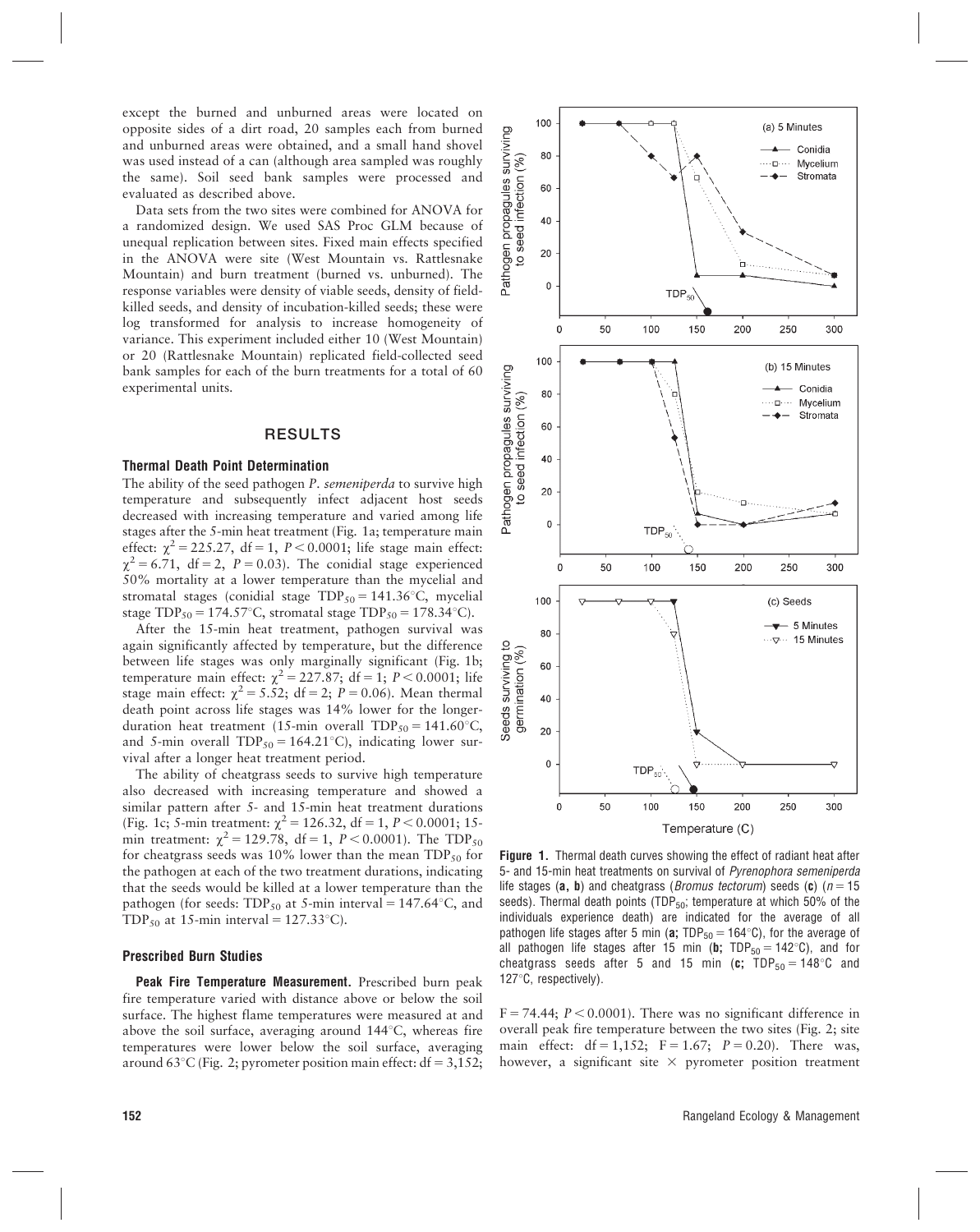

Figure 2. The peak fire temperatures measured during prescribed burns using pyrometers with temperature-indicating paints placed at positions above, at, or below the soil surface at the Haven Flats, Washington, and Whiterocks, Utah, study sites (mean + 1 SE). Data represent 20 replicated pyrometers for each site  $\times$  pyrometer position combination.

interaction (df = 3,152; F = 5.92; P = 0.0008), indicating that soil properties and/or aboveground litter were different between sites, resulting in different peak fire temperature patterns. The fire burned substantially hotter at and above the soil surface at Haven Flats, whereas subsurface temperatures during the burn were slightly higher at Whiterocks.

Pathogen Inoculum Load Bioassay. Laboratory experiments with field-collected seed-zone samples from preburn and postburn plots at the two sites demonstrated differences between sites in the fraction of planted cheatgrass seeds infected by P. semeniperda. Mean disease incidence was 25% for Whiterocks Utah but only 13% for Haven Flats (site main effect:  $df = 1,76$ ,  $F = 23.48$ ,  $P < 0.0001$ ). Mean disease incidence did not vary significantly between burn treatments, indicating that pathogen inoculum was generally able to survive fire (burn treatment main effect:  $df = 1,76$ ;  $F = 0.14$ ;  $P = 0.71$ ). There was a significant site  $\times$  burn treatment interaction, however (df = 1,76; F = 10.57;  $P = 0.002$ ). This interaction was significant because samples at the Haven Flats site demonstrated a decrease in seed infection following the burn (preburn infection of 18% and postburn infection of 8%), whereas samples from the Whiterocks site actually showed an increase in postburn seed infection (preburn infection of 19% and postburn infection of 32%).

Seed Bank Quantification. The prescribed burn treatment at the Whiterocks site had a very large impact on viable seed density in the cheatgrass seed bank (Fig. 3a;  $df = 2.57$ ;  $F = 30.90; P < 0.0001$ . Fire drastically reduced the cheatgrass seed bank; only an estimated 12% survived the burn (mean of

30 400 seeds $\cdot$  m<sup>-2</sup> in the unburned plots vs. 3 600 seeds $\cdot$  m<sup>-2</sup> in the postburn plots). The majority (97%) of the seed bank present at the time of the burn was from current-year seed production, as the carryover present prior to both seed shatter and burning was only  $800$  seeds  $m^{-2}$ . Fire had a similar impact on field-killed seed density (Fig. 3b;  $df = 2.57$ ;  $F = 15.68; P < 0.0001$ ). Postburn density was only 1400 field-killed seeds $\cdot$ m<sup>-2</sup> compared to 7650 and 8940 killed seeds  $\cdot$  m<sup>-2</sup> in the preburned and unburned plots, respectively, or an average burn survival of 17% (Fig. 3b). As expected, field-killed seed density did not differ significantly between the unburned area and the preburn plots, evidence that these plots represented two sets of samples from essentially the same population (Fig. 3b). In contrast to viable and field-killed seed density, the density of seeds killed in incubation did not differ significantly among burn treatments (Fig. 3c;  $df = 2.57$ ;  $F = 0.82$ ;  $P = 0.44$ ), and for samples from the same plots, the means were very similar (preburn 850 vs. postburn 810 seeds $\cdot$  m<sup>-2</sup>). The density was somewhat higher in the unburned plots, but because of high variance, this difference was not significant. Incubation-killed seeds are seeds that were already infected by the pathogen at the time of seed bank drying in late spring, so that the ability of the pathogen to grow out of these seeds following burning indicates that the mycelial stage inside the host seed was able to survive the fire.

Prescribed burning at the Haven Flats site also had a large impact on several cheatgrass density and biomass measures taken the following spring. Fire reduced plant density by 96% (Fig. 4a;  $df = 1,21$ ; F = 372.18; P < 0.0001). However, the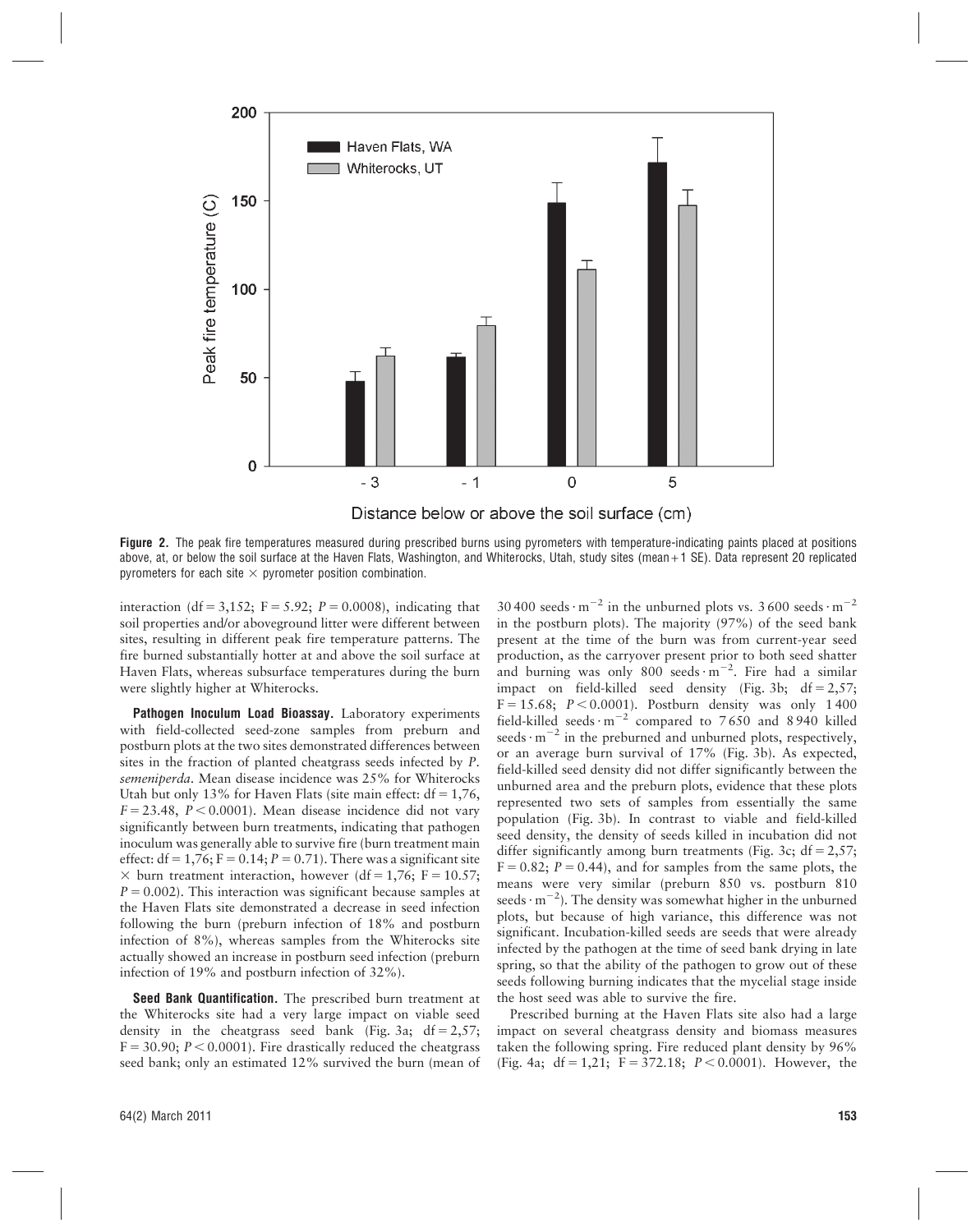

Prescribed burn treatment

Figure 3. Seed bank density of (a) viable seeds (i.e., living, free of disease), (b) field-killed seeds (i.e., recently killed by Pyrenophora semeniperda in the field and exhibiting stromata), and (c) incubation-killed seeds (i.e., seeds obtained from field that are preinfected with P. semeniperda and that develop disease signs in incubation) for cheatgrass (Bromus tectorum) at Whiterocks, Utah, in each of three burn treatments (preburn, postburn, and adjacent unburned; mean + 1 SE). Bars capped by the same letter are not significantly different at the  $P = 0.05$  level according to a Duncan multiple range test. Data represent 20 replicated soil seed bank samples obtained from each burn treatment.

plants on burned plots had three times as many tillers as plants on unburned plots (Fig. 4b;  $df = 1,21$ ; F = 114.61; P < 0.0001). Although density varied greatly between burn treatments, biomass per plot did not differ significantly (Fig. 4c;  $df = 1,28$ ; F = 1.11; P = 0.30). Individual plants on burned plots were 20 times larger on average than plants on unburned plots (Fig. 4d;  $df = 1,21$ ; F = 311.06;  $P < 0.0001$ ).

#### Wildfire Seed Bank Studies

In the wildfire seed bank studies, density of viable cheatgrass seeds differed between sites and as a function of wildfire (Fig. 5a; Table 1). The West Mountain, Utah, site had 1.4 times as many viable seeds per square meter as the Rattlesnake Mountain, Washington, site, though both sites had viable seed densities of over  $10000 \cdot m^{-2}$  in the unburned treatment. Wildfire dramatically reduced viable seed density at both sites; the Rattlesnake Mountain site had a 98% reduction, while the West Mountain site had an 85% reduction. This difference in seed survival (2% vs. 15%) was reflected in a significant site  $\times$ burn interaction (Table 1).

The potential inoculum load for P. semeniperda measured as the density of field-killed cheatgrass seeds with stromata varied significantly between sites; the West Mountain site had a fieldkilled seed density 20 times higher than the Rattlesnake Mountain site (Fig. 5b; Table 1). Overall, fire reduced the density of field-killed seeds from 890 to 680 killed seeds $\cdot$  m<sup>-2</sup>, a difference that was only marginally significant. The ability of the pathogen to survive fire at the mycelial stage, internally in seeds, was once again indicated by the lack of any significant difference between burn treatments in density of incubationkilled seeds. The West Mountain site had much higher densities of incubation-killed seeds overall (1 190 vs.  $130 \cdot m^{-2}$ ), a result similar to the result for field-killed seeds (Fig. 5c).

### **DISCUSSION**

The hypothesis that fire creates a window for cheatgrass expansion by eliminating the natural enemy P. semeniperda was not supported. We also found that fires in cheatgrass monocultures destroyed most of the current-year seed production through direct flame consumption but that fires rarely



Figure 4. Effects of a prescribed burn at Haven Flats, Washington, on cheatgrass (*Bromus tectorum*): (a) density, (b) tillers per plant, (c) biomass per unit area, and (d) biomass per plant (mean  $\pm$  SE). Data represent means from 15 plots per burn treatment sampled in late spring following prescribed fire the previous summer.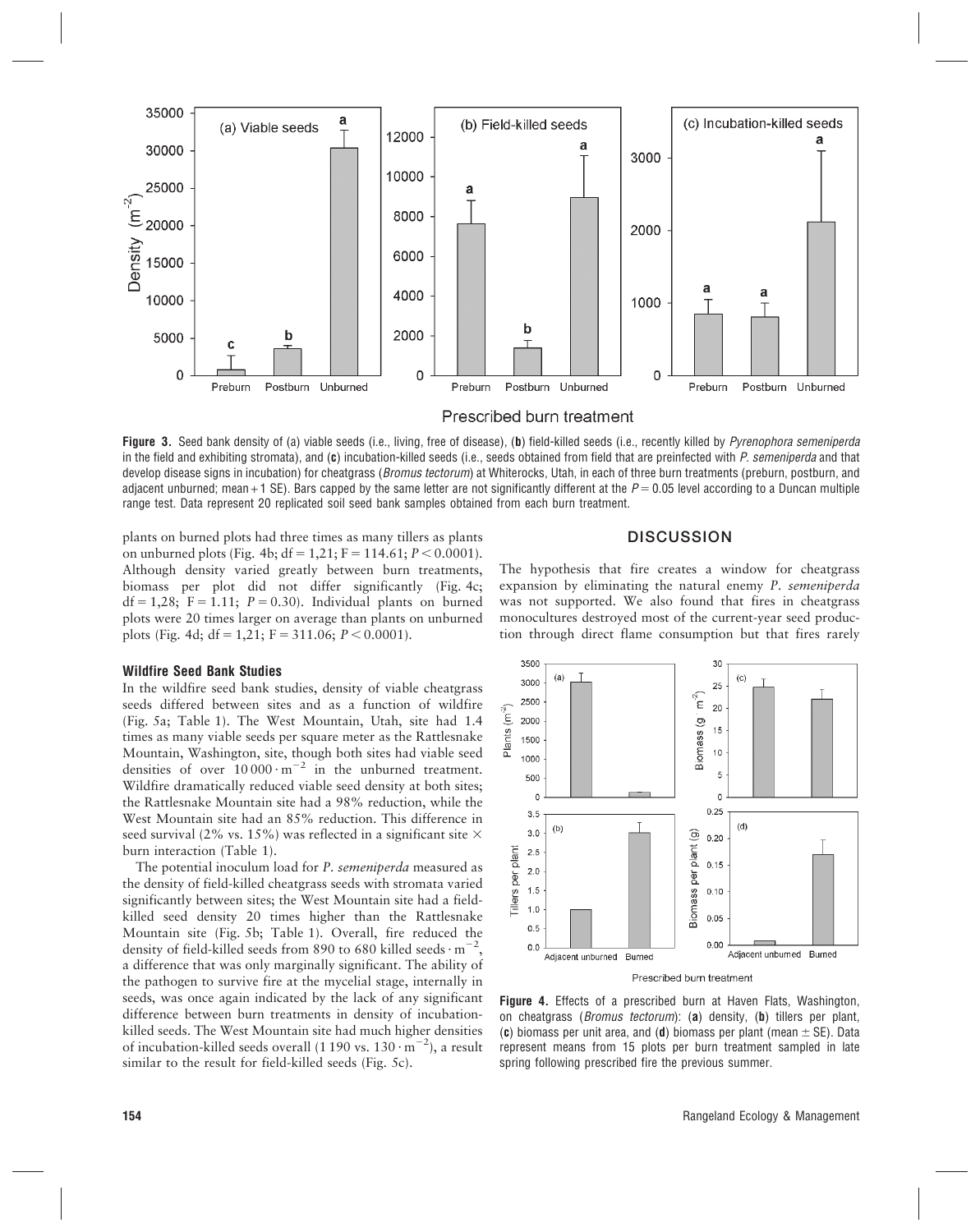

Figure 5. Effects of wildfires at Rattlesnake Mountain, Washington, and West Mountain, Utah, on cheatgrass (*Bromus tectorum*) seed bank (a) viable seed density (i.e., living, free of disease), (b) field-killed seed density (i.e., recently killed by Pyrenophora semeniperda in the field and exhibiting stromata), and (c) incubation-killed seed density (i.e., seeds obtained from field that are preinfected with P. semeniperda and that develop disease signs in incubation); mean + 1 SE. Data represent 10 (West Mountain) or 20 (Rattlesnake Mountain) soil samples collected from each treatment combination.

burned hot enough to kill seeds via radiant heat. In the laboratory experiment, seeds had to be exposed to temperatures greater than  $150^{\circ}$ C for 5 min to result in high mortality. In the prescribed burn experiments, seeds at the soil surface or above (i.e., in the litter layer) did experience temperatures around  $150^{\circ}$ C (duration less than 5 min) and would also experience direct flame consumption. However, seeds 1 cm below the soil surface experienced fire temperature only less than  $70^{\circ}$ C, not hot enough to kill seeds via radiant heat. Similarly, P. semeniperda inoculum on or in seeds or in the litter may be consumed directly by fire along with host seeds, but if not directly consumed, the pathogen frequently survives. Although both cheatgrass seeds and P. semeniperda can survive fire, they do not survive to the same degree; the pathogen exhibited higher postburn survival than cheatgrass seeds (e.g., Figs. 1 and 5).

Comparison of  $TDP_{50}$  for pathogen life stages with fire temperatures measured during prescribed burns explains why radiant heat during the cheatgrass burns apparently had little impact on pathogen viability. Laboratory measurements of TDP<sub>50</sub> for the pathogen predicted that temperatures above  $164^{\circ}$ C for 5 min were needed for mortality, whereas predicted peak fire temperature for seed mortality was  $148^{\circ}$ C for 5 min (e.g., Fig. 1).  $TDP_{50}$  was thus higher for the pathogen, indicating that hotter fires would be needed to kill the pathogen than host seeds. The mycelial and stromatal stages of the fungus survived high temperatures better than the conidial stage. Field-measured peak aboveground fire temperatures ranged from about 120 $\rm{^{\circ}C}$  to 170 $\rm{^{\circ}C}$  (e.g., Fig. 2), suggesting that particularly the hotter fire at Haven Flats could have killed some seeds and pathogen propagules via radiant heat. These temperatures are slightly higher than those reported for annual grassland burns in the arid western Mojave Desert (Brooks 2002) but similar to those reported for grassland fires of the Canadian prairies (Bailey and Anderson 1980). However, it is likely that peak temperatures during cheatgrass fires usually last only a few seconds and only rarely as long as 5 min (Stinson and Wright 1969; M. Brooks, personal communication, February 2010). This suggests that  $TDP_{50}$  values for peak temperatures at the short durations experienced in field burns would be even higher, further explaining the low mortality from radiant heat in our field studies. Our data do predict that somewhat hotter fires, as when shrublands first burn (Bailey and Anderson 1980) or when there is exceptionally heavy standing litter (Humphrey and Schupp 2001), could eliminate this pathogen and create a temporary ''enemy-free'' zone. However, under these hot fire conditions, our data predict that it is likely that most if not all cheatgrass seeds would be killed as well.

In general, we saw higher seed mortality than pathogen mortality as a consequence of fire, particularly when the pathogen was in the mycelial life stage within seeds. This could be partly due to the superior ability of the pathogen to survive radiant heat. It could also be related to the vertical position of healthy viable seeds versus infected or killed seeds in the seed bank. Most of the viable seeds were recently dispersed and probably located on the surface of the litter, where they would be more likely to be directly consumed by fire. In contrast, infected and killed seeds were carryover seeds that would be likely to be buried deeper in the litter or located at the interface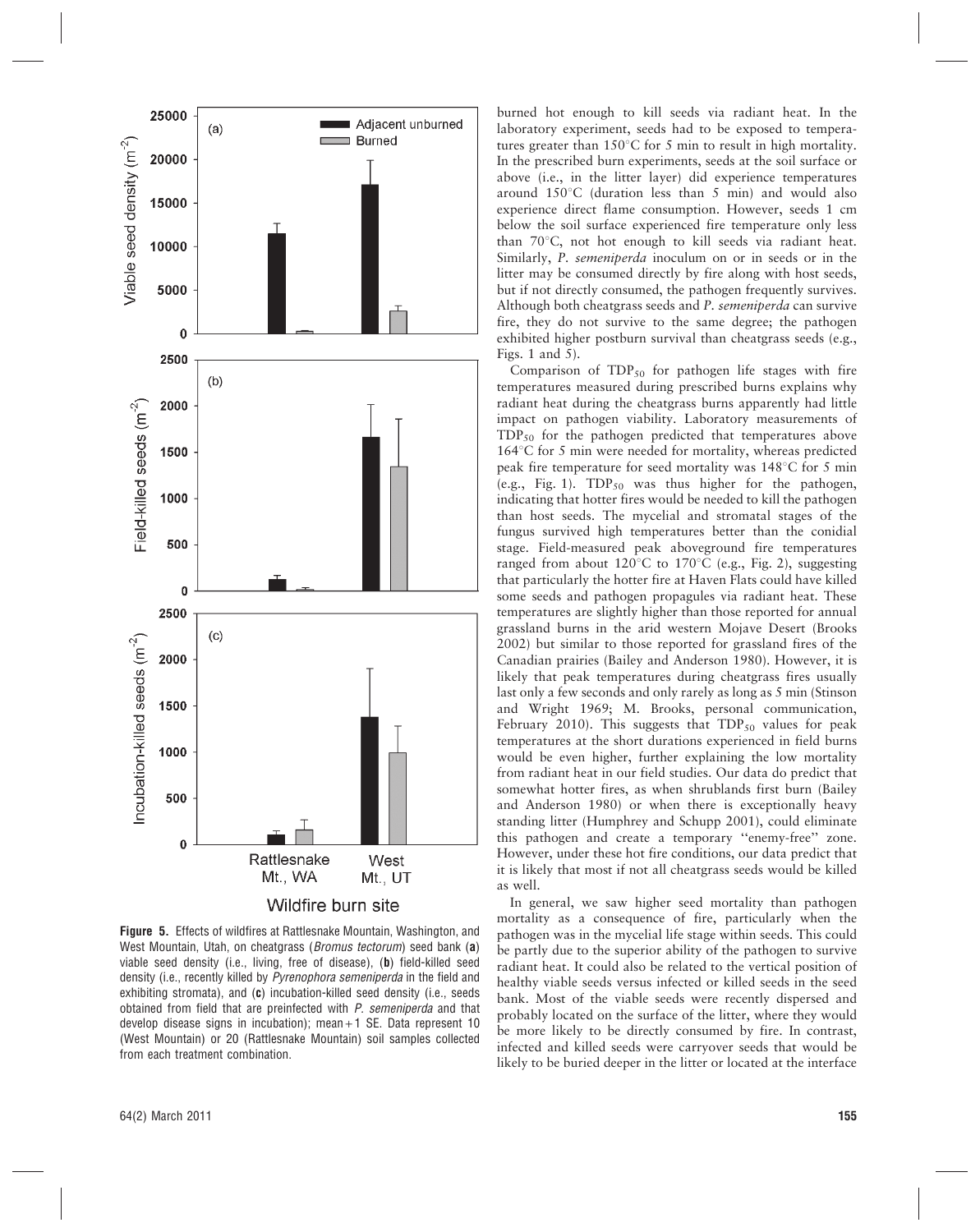Table 1. ANOVA results for the effects of site and wildfire burn treatments on seed bank components, including cheatgrass (*Bromus tectorum*) viable seed density (i.e., living, free of disease), field-killed seed density (i.e., recently killed by Pyrenophora semeniperda in the field and exhibiting stromata), and density of seeds killed in incubation (i.e., seeds obtained from field that are preinfected with P. semeniperda and that develop disease signs in incubation).

|                    |     | Viable seed density |        | Field-killed seed density |        | Incubation-killed seed density |        |
|--------------------|-----|---------------------|--------|---------------------------|--------|--------------------------------|--------|
| Source             | đt  |                     |        |                           |        |                                |        |
| Site               | .56 | 14.21               | 0.0004 | 65.50                     | 0.0001 | 35.64                          | 0.0001 |
| Burn               | .56 | 86.67               | 0.0001 | 3.75                      | 0.0578 | 0.13                           | 0.7214 |
| Site $\times$ burn | .56 | 7.63                | 0.0078 | 0.05                      | 0.8225 | 0.04                           | 0.8519 |

with mineral soil, where they would be less likely to be consumed directly by fire and also less likely to experience lethal doses of radiant heat.

From the seed pathogen perspective, prescribed fires and wildfires did not lead to dramatic reductions in infection or inoculum loads (e.g., pathogen inoculum load bioassay results and Fig. 5, respectively); the one exception was the Haven Flats prescribed burn where surface fire temperatures were high, reducing infection by 56% (e.g., pathogen inoculum load bioassay results). At Whiterocks, there was no evidence for an inoculum decrease; mortality in the seed bioassay test was actually greater in the postburn samples. The reason for this is unknown, but it could be related to differences in the phenology of conidial production at the two sites. Cheatgrass at other sites on the Hanford Reach National Monument, where Haven Flats is located, generally have advanced phenology relative to Whiterocks because the springs are warmer and drier there (Beckstead et al. 2010). It is likely that this relative difference in phenology is present for pathogen conidial production as well. Most infection in seed bioassays is probably due to conidial inoculum. If conidial production had not yet taken place at the time of preburn sampling at Whiterocks, this could have reduced infection in the inoculum bioassay test relative to postburn levels, which in turn were not much impacted by the burn itself because of cooler surface fire temperatures.

Integrating our laboratory thermal death point measurements with the field-measured fire intensities, it is clear that annual grassland fires in our study, whether prescribed burns or wildfires, were not hot enough to eliminate P. semeniperda from the seed zone. Although spores have been found to be fireresistant fungal propagules primarily for mycorrhizae (Baar et al. 1999; Pattinson et al. 1999; Bruns et al. 2002), other studies support our findings of resistant mycelium embedded within plant tissues. For example, pathogenic fungi such as Phellinus weirii (Dickman and Cook 1989) and Phanerochaete raduloides (Penttilä and Kotiranta 1996) appear to persist as latent mycelium and to spread within living trees after fire. Sporocarps, such as stromata, are often thought to protect fungi during fire (Pattinson et al. 1999), and this idea was also supported by our study. In several of the studies examining fungal life stages and fire, it was found that newly dispersed fungal spores moved on to burned sites and were the primary source of fungal colonization (Wicklow 1975; Johannesson et al. 2001; Bruns et al. 2002). While this process is also likely to occur with P. semeniperda, it cannot explain the high level of inoculum found postburn at Whiterocks because the samples were taken immediately after burning, so that dispersal onto the site could not yet have taken place.

We found that both prescribed fires and wildfire had a dramatic impact on the cheatgrass seed bank. In our quantification of pre- and postburn viable seed densities from prescribed fires and the adjacent unburned and burned from the wildfire, only 2–17% of the seed bank survived fire (e.g., Figs. 3 and 5), values similar to those from prior studies (3– 20%; Young and Evans 1976; Humphrey and Schupp 2001). However, evidence from Haven Flats indicated that cheatgrass was able to compensate for a large reduction in plant density the spring following fire with much larger biomass per individual in burned versus unburned plots (e.g., Fig. 4). These findings are similar to those for a closely related species, Bromus rubens. Brooks (2002) found that biomass per B. rubens individual was 5 to 100 times larger in burned than unburned plots, depending on burn treatment and microhabitat, showing the tremendous phenotypic plasticity in response to resource availability. Density and biomass of annual bromes can increase or decrease in the first few years postfire (Brooks 2002). However, eventually Bromus dominates burned sites, and it does so across a wide range of community types throughout the Mojave Desert and Great Basin (Young et al. 1976; Hunter 1991).

## IMPLICATIONS

The pathogen P. semeniperda can destroy a large fraction of the cheatgrass seed bank, up to 50% of the seeds produced each year (Meyer et al. 2007). The demonstrated ability of this pathogen to survive fire means that pathogen-caused mortality will continue unabated whether or not a site burns. High mortality from this pathogen appears to have minimal demographic consequences for its annual grass host, however. These minimal consequences result both from prolific host seed production (up to  $30000$  seeds  $\cdot$  m<sup>-2</sup>; Smith et al. 2008) and because rapid germination of the first seedling cohort each year virtually guarantees that numerous host seeds escape from the pathogen and establish as seedlings that produce seeds the following spring (Beckstead et al. 2007). This ensures the continued existence of both host and pathogen through time regardless of the frequency of burning. Our studies predict rapid postburn recovery of both host and associated pathogen populations after fire. Postfire management of residual cheatgrass seed banks may be facilitated by the persistent presence of this seed bank pathogen. Pathogen attack has the